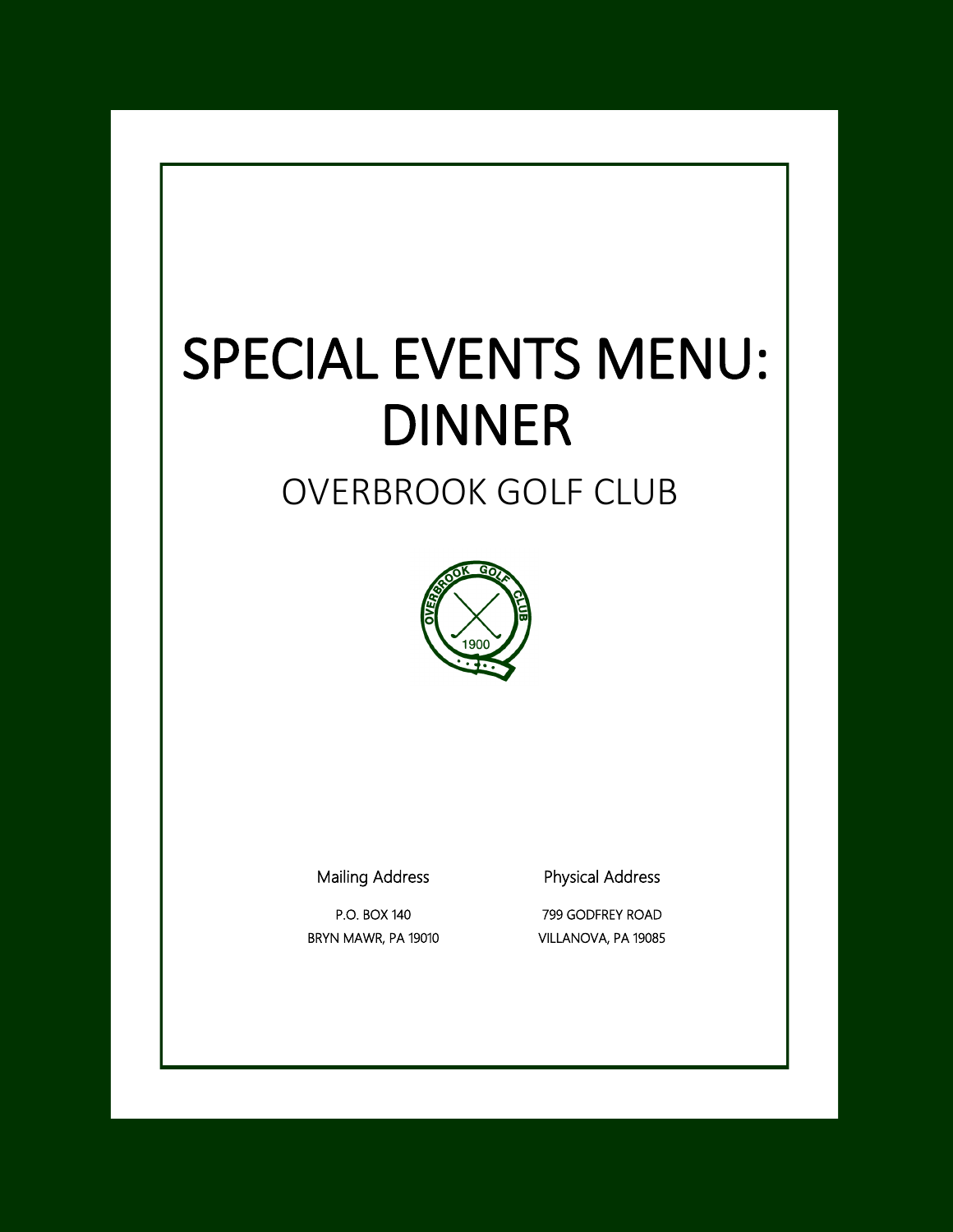## ALL DINNER PACKAGES INCLUDE:

**All prices are per person and are subject to 6% PA Sales Tax and 20% Service charge in lieu of gratuity.**

**An estimated number of guests and menu must be received at least two (2) weeks prior to your affair.**

**A guaranteed number, which is the minimum number that you will be charged, should be received two days before your event, along with a seating plan.**

**Valet parking and coat room attendant are available upon request, and may be required depending on the season and number of guests.**

**Full bar service and beverage stations are available depending on your needs.**

**Parties not hosted by an Overbrook member must have a Club member as sponsor.**

**Thank you for considering Overbrook and feel free to contact us if you have any questions or require additional information.**

> **Brittany Feuz—Catering & Special Events Manager 610.688.4000 ext. 301 bfeuz@overbrookgolfclub.com**

**Jim Bartorillo—Assistant Manager 610.688.4001 jbart@overbrookgolfclub.com**

**Steve Uyeno—General Manager 610.688.4002 suyeno@overbrookgolfclub.com**

**Stephen Pribish—Executive Chef**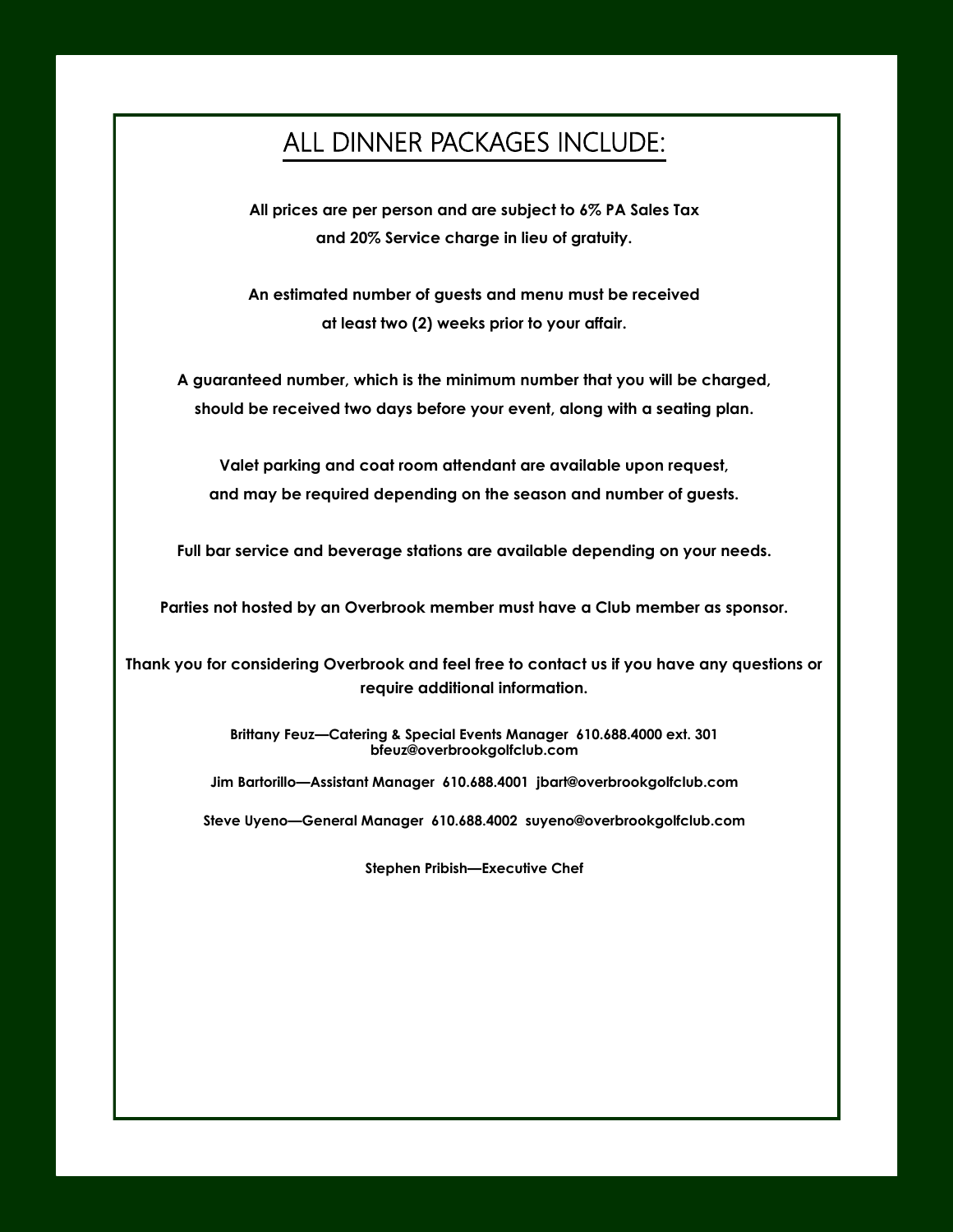# BUTLERED HORS D'OEUVRES:

**PRICED PER PIECE**

**Maryland Crab Cakes 2.25 Teriyaki Beef Tenderloin Tips 1.75 Ahi Tuna on Wonton Crisp 2.25 Marinated Flank Steak on Garlic Toast 1.50 Scallops Wrapped in Bacon 2.00 Steamed Oriental Dumpling with Duck Sauce 1.50 Spinach and Feta Cheese in Filo Dough 1.75 Cocktail Shrimp 2.50 Brie and Raspberry Puffs 2.00 Smoked Salmon on Potato Pancakes with Crème Fraiche 2.25 Hoisin Seared Pork Belly in Steamed Buns 2.00 Gruyere and Leek Tartlets 1.50 Prosciutto Wrapped Melon 1.75 Portobello Mushroom Strips with Ranch Dipping Sauce 2.00 BBQ Pork Buns 1.75 Ahi Tuna on Cucumber Round 2.25 Orange Sesame Chicken 1.50 Batter Dipped Zucchini with Marinara 1.50 Kosher Franks in Puff Pastry 1.50 Mini Mushroom and Shallot en Croute 1.25 Coconut Shrimp 2.25 Lump Crab Lamaze in Filo Cup 2.25 Fresh Tomato Bruschetta 1.50 Baby Lamb Chops 3.50 Philly Cheesesteak Egg Rolls 2.00**

#### **PRICED PER PERSON**

 **Imported & Domestic Cheese Board with Fruit and Crackers 2.00 Vegetable Crudité with Ranch Dip 2.00 Assorted Antipasto Display 4.00 Jumbo Cocktail Shrimp over Shaved Ice 5.00 Seafood Station MARKET PRICE** choices of: cocktail crab claws, oysters on the half shell, clams on the half shell, assorted sushi, clams casino, oysters rockefellar, seared ahi tuna, smoked salmon

**Customized Ice Carving Available**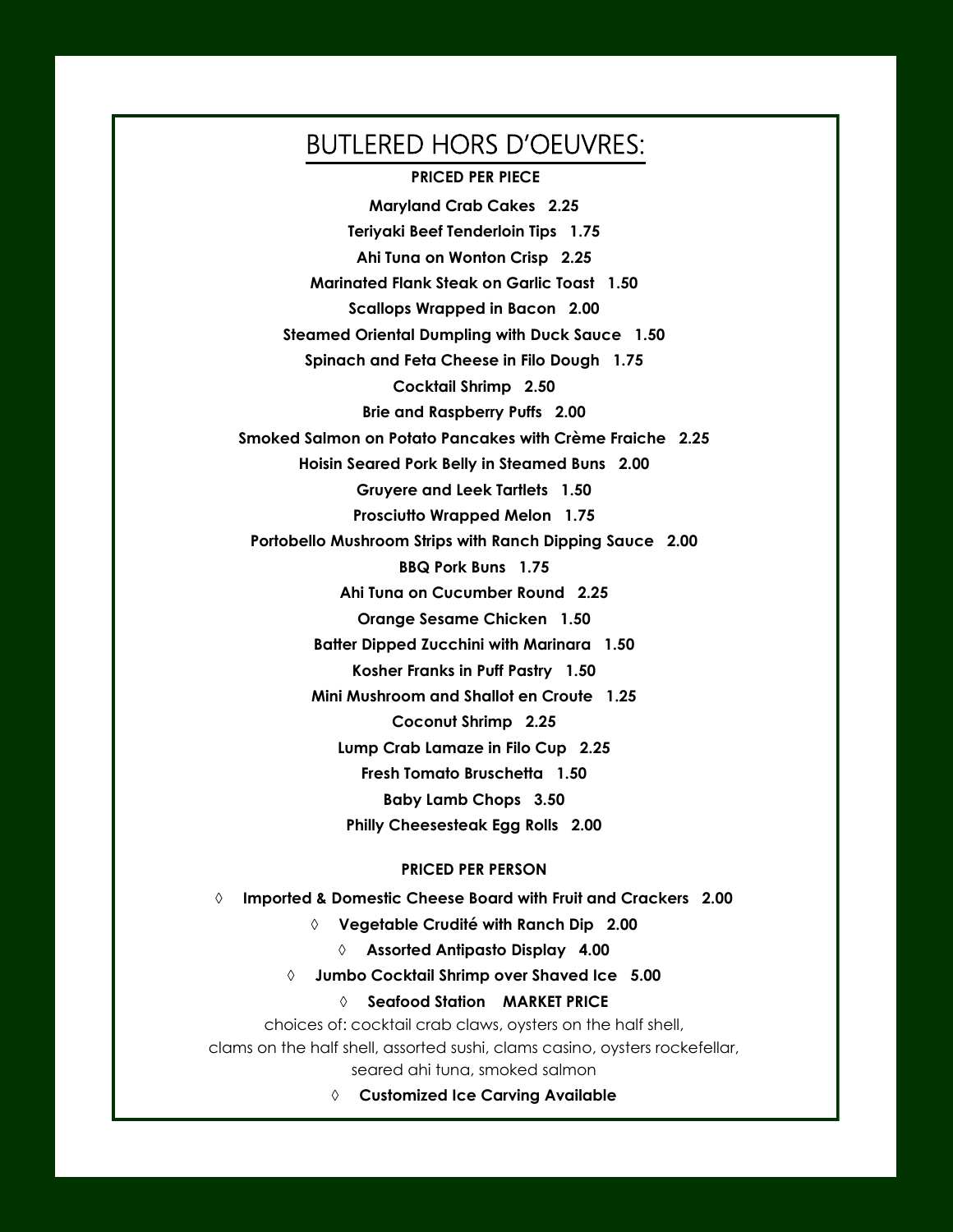# SERVED DINNER:

**All served dinners include rolls, an appetizer or salad, entrée, dessert, coffee, and tea. For a choice of entrées, the price is based on the highest priced entrée chosen.**

## APPETIZERS:

- **California Melon Wedge, Prosciutto, Berry Puree**
	- **Assortment of Seasonal Fresh Fruit** 
		- **Tomato Vegetable Soup**
			- **Lobster Bisque**
		- **Wild Mushroom Bisque**
		- **Butternut Squash Soup**
	- **Chicken Tortellini Soup with Spinach**
	- **Penne Pasta with Plum Tomato Marinara**
	- **Cheese Tortellini with Red Pepper Alfredo**

#### SALADS:

 **Mixed Greens Salad**  tomato, cucumber, carrots, vinaigrette

**Caesar Salad** 

#### **Chinois Salad**

napa cabbage, radicchio, carrots, wonton crisps, ginger sesame dressing

#### **Boston Bibb, Arugula, and Belgium Endive**

goat cheese, mandarin oranges, candied nuts, vinaigrette

 **Spinach and Romaine** bleu cheese, pears, pecans, vinaigrette

#### **Milan Salad 4.00**

romaine, iceberg, shrimp, chopped egg, chopped tomato, bacon, milan dressing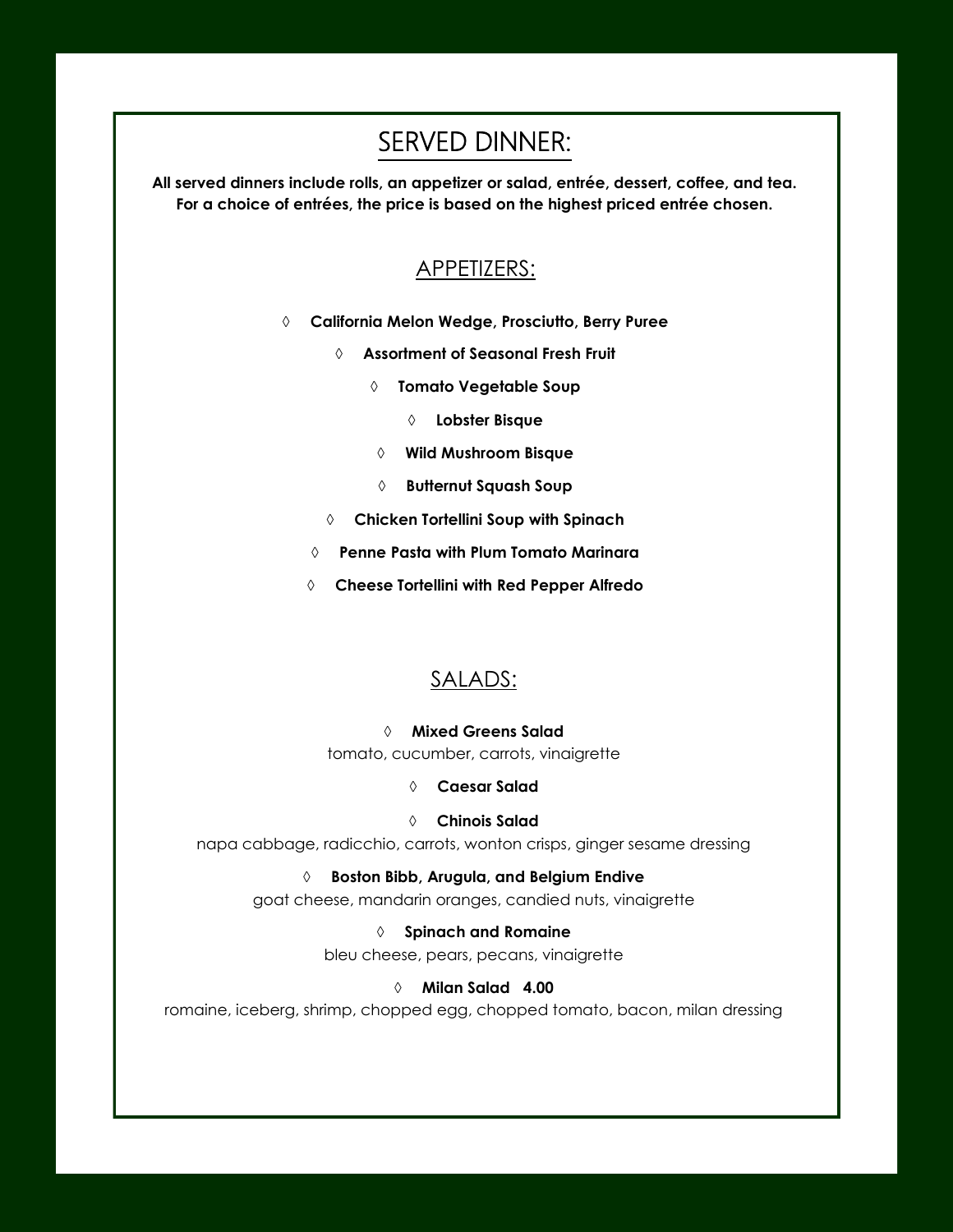## SERVED DINNER:

## ENTRÉES:

- **Roasted Rack of Lamb 60.00**  herbs de provence, au jus
	- **Rack of Veal Chop 60.00** morel cream
	- **Chilean Sea Bass 48.00** soy honey glaze
		- **Filet Mignon 45.00** cabernet demi glace
- **Roasted Chateaubriand 42.00** mushrooms, madeira wine
	- **Grilled Salmon Fillet 38.00** three citrus buerre blanc
- **Chesapeake Chicken 36.00** jumbo lump crab sauté
- **Parmesan and Panko Crusted Chicken 32.00** roasted tomato butter sauce
	- **Twin Breast of Chicken 30.00** choice of: mushrooms, marsala wine sauce francese style picatta style, white wine, lemon, herbs
- **Roasted Vegetable Lasagna Pomodoro 25.00**
	- **Grilled Vegetable Napoleon 25.00** quinoa, basil pesto

### COMBINATION PLATES:

- **Broiled Lobster Tail and Petite Filet Mignon 65.00**
- **Jump Lump Crab Sauté over Petite Filet Mignon 55.00**
- **Maryland Crab Cake and Petite Filet Mignon 55.00**
- **Two Jumbo Scampi and Roasted Chateaubriand 50.00**
- **Grilled Salmon Fillet and Roasted Chateaubriand 50.00**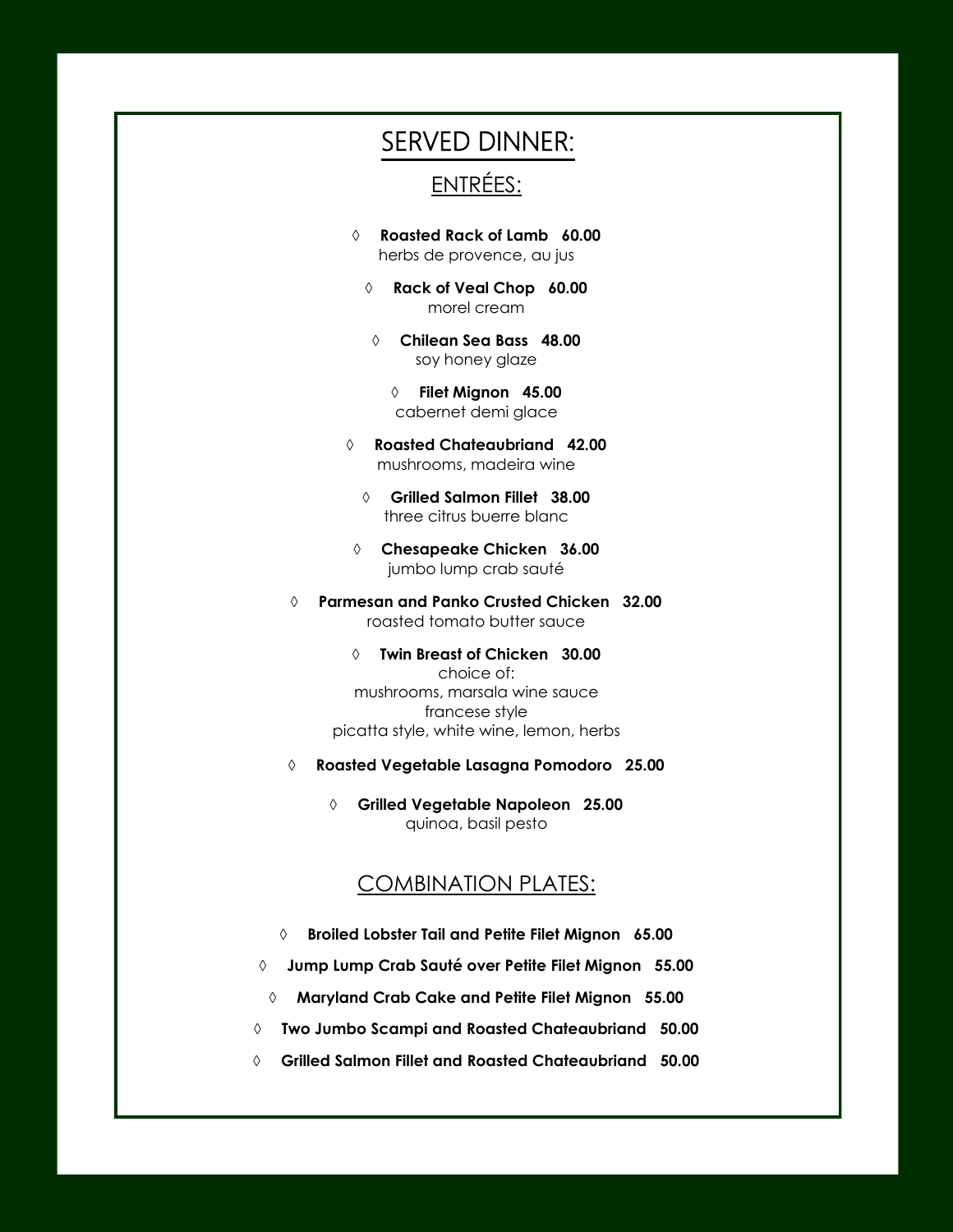# SERVED DINNER:

## DESSERTS:

#### **Bassetts Vanilla or Chocolate Ice Cream**

whipped cream, godiva drizzle or strawberry romanoff

#### **Bassetts Mango Sorbet**

whipped cream, fresh berry

- **Assorted Cookies and Brownies**
	- **Chocolate Mousse 4.00**
	- **Apple Pie a la Mode 4.00**
		- **Cheesecake 4.00**
- **Chocolate Revenge Cake 5.00**
	- **Key Lime Pie 5.00**
	- **Tiramisu Martini 5.00**
	- **Fresh Fruit Tart 5.00**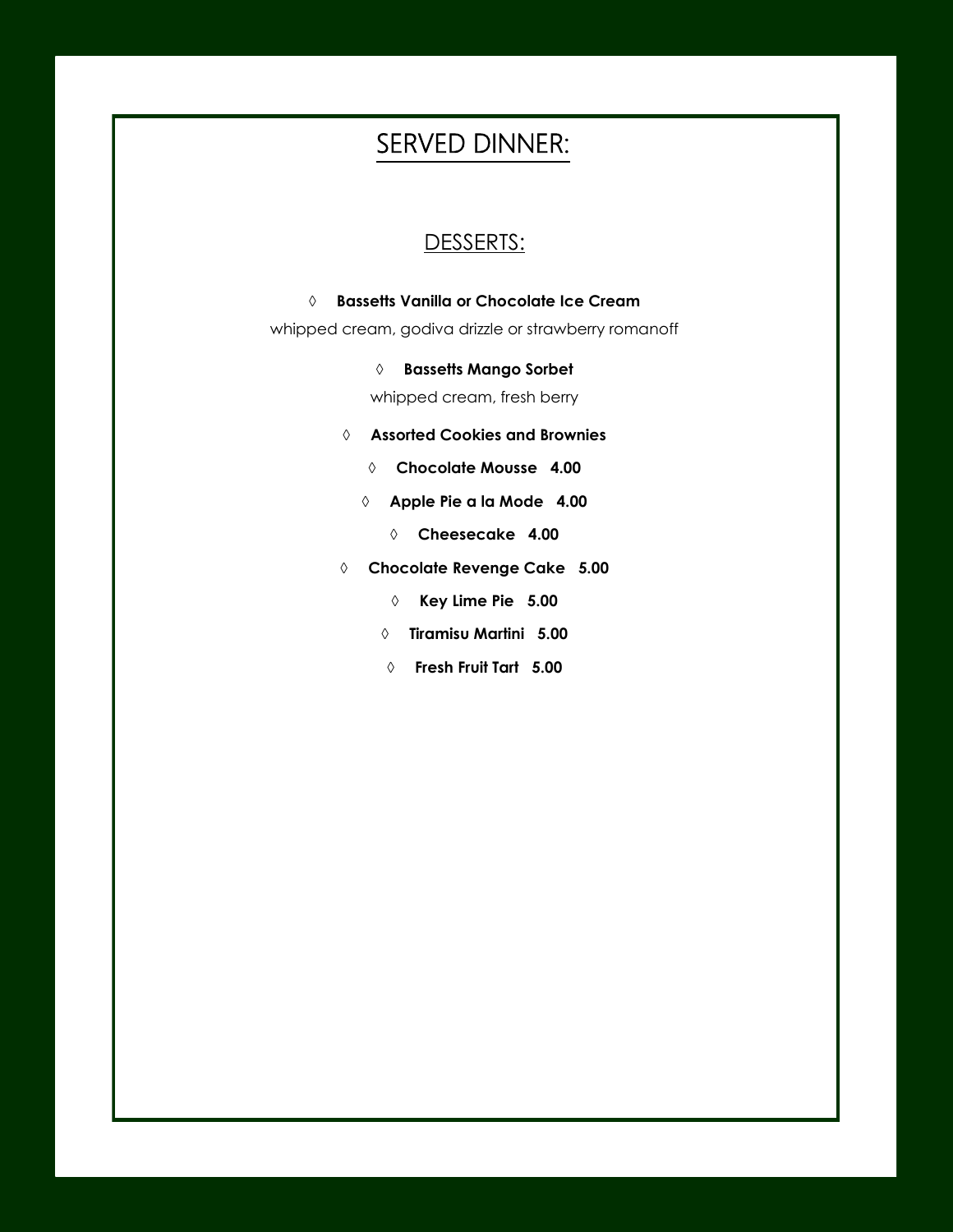## STATION MENUS:

#### COCKTAIL PARTY 25.00

**Choice of (6) Hors d'oeuvres Imported & Domestic Cheese Board with Fruit & Crackers Vegetable Crudité with Ranch Dip Seasonal Fresh Fruit Chocolate Chunk Cookies Coffee and Tea**

#### DINNER STATION 30.00

**Choice of (6) Hors d'oeuvres Imported & Domestic Cheese Board with Fruit & Crackers Vegetable Crudité with Ranch Dip Cheese Tortellini with Red Pepper Cream Penne Marinara Carved Turkey with Cranberry Sauce or Carved Ham with Honey Dijon Mustard Assorted Rolls & Condiments Fresh Vegetables or Grilled Marinated Vegetables Chocolate Chunk Cookies Coffee and Tea**

#### DINNER STATION 45.00

**Choice of (6) Hors d'oeuvres Imported & Domestic Cheese Board with Fruit & Crackers Vegetable Crudité with Ranch Dip Mixed Greens Salad with Assorted Toppings or Caesar Salad Cheese Tortellini with Red Pepper Cream Penne Marinara Roasted Beef Sirloin with Au Jus Grilled Sides of Salmon with Three Citrus Beurre Blanc Assorted Rolls, Breads, Garlic Toast Fresh Vegetables or Grilled Marinated Vegetables Assorted Mini Desserts Coffee and Tea**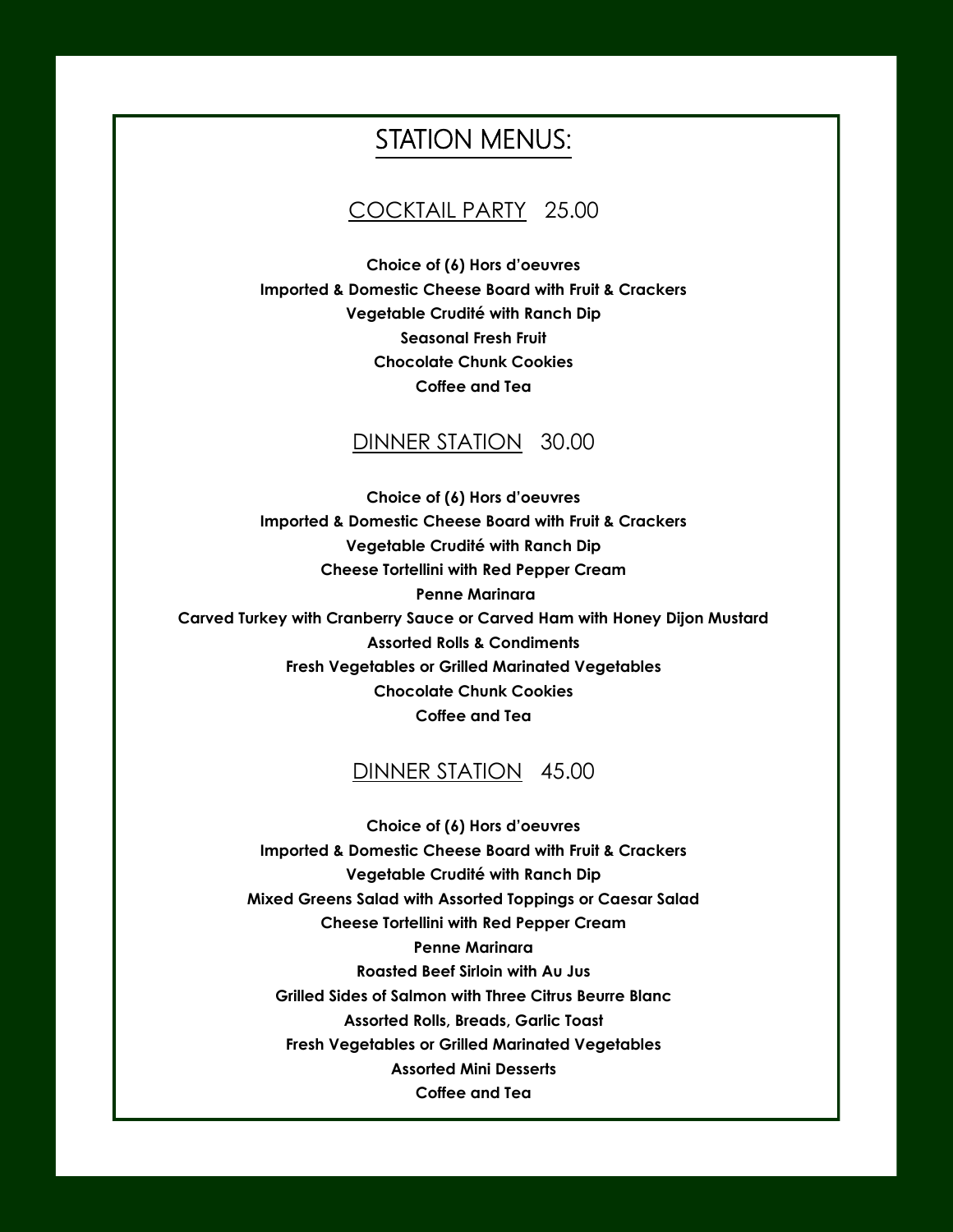## STATION MENUS:

## DINNER STATION 60.00

**Choice of (6) Hors d'oeuvres Imported & Domestic Cheese Board with Fruit & Crackers Vegetable Crudité with Ranch Dip Jumbo Cocktail Shrimp Display Mixed Greens Salad with Assorted Toppings or Caesar Salad Cheese Tortellini with Red Pepper Cream Penne Marinara Roasted Whole Beef Tenderloin Carved Turkey with Cranberry Sauce or Carved Ham with Honey Dijon Mustard Grilled Sides of Salmon with Three Citrus Beurre Blanc Assorted Rolls, Breads, Garlic Toast Potatoes or Rice Pilaf Fresh Vegetables or Grilled Marinated Vegetables Assorted Mini Desserts Ice Cream Bar Coffee and Tea**